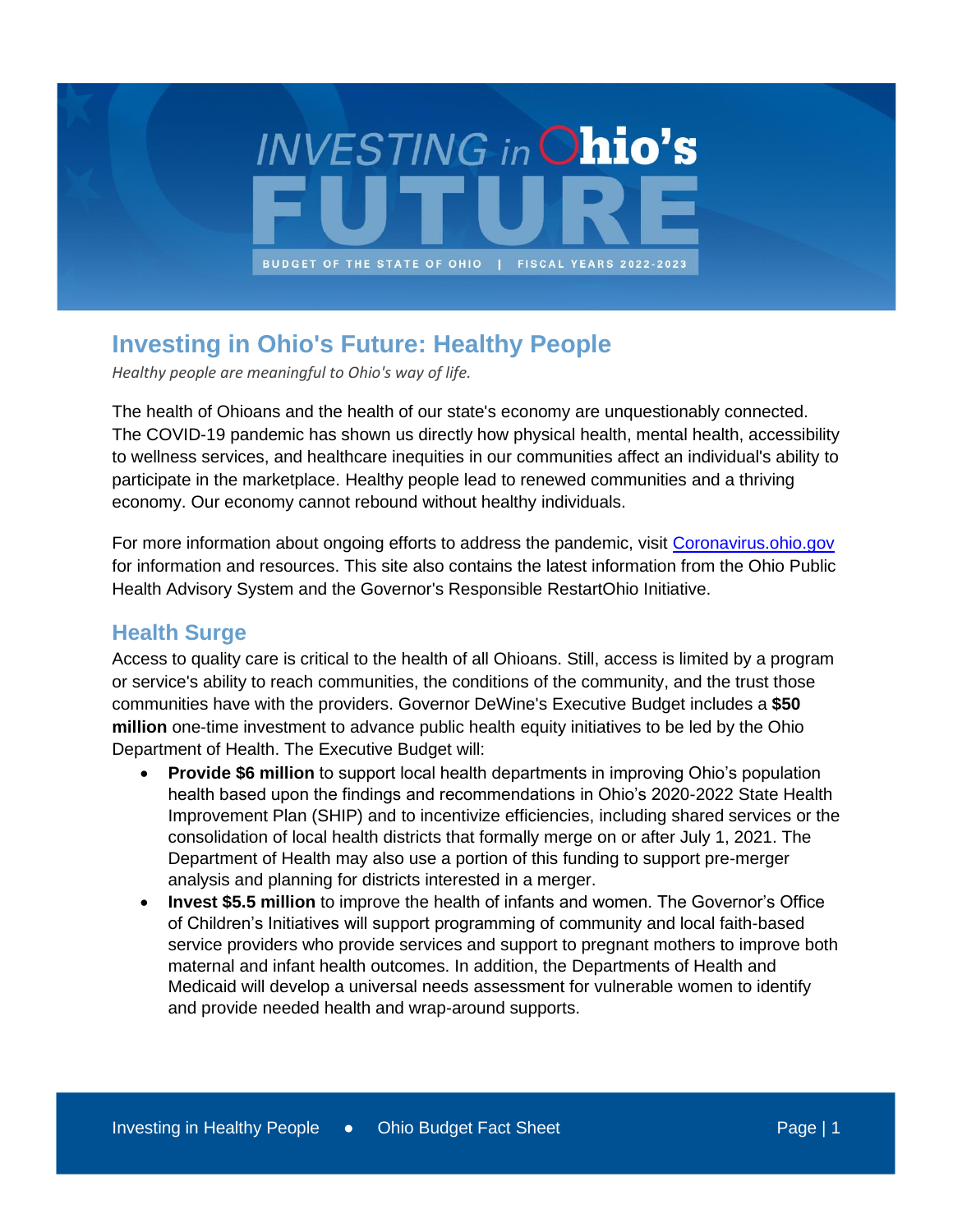

- **Allocate \$2 million** to the Ohio Department of Health along with other agencies, boards, and commissions, to identify and address social determinants of health which will improve health equity for all Ohioans.
- **Fund \$3.25 million** for emergency department diversion and harm reduction efforts. Governor DeWine's RecoveryOhio Initiative will support the continuation of the Emergency Department Comprehensive Care Initiative to enhance Ohio's response to the addiction crisis by creating a comprehensive system of care for patients who present in emergency departments with addiction. In addition, the Governor's RecoveryOhio Initiative will support local health providers' harm reduction efforts for accidental drug overdose rates and deaths.
- **Provide \$5 million** for nursing home quality training. The Ohio Department of Aging will incentivize quality-improvement initiatives in or regarding long-term care facilities or connect long-term care facilities with technical assistance programming including training on infection control, elder abuse, or other topics identified by the Department of Health informed by trends in citation data from the Bureau of Nursing Home Survey and Certification.
- **Provide \$2.25 million** for housing for pregnant mothers. The Development Services Agency, along with the Department of Health and the Governor's Children's Initiatives Office, will support stable housing initiatives for pregnant mothers to improve maternal and infant health outcomes.
- **Allocate \$1 million** for the Technology First Initiative. The Department of Developmental Disabilities will invest in projects to increase technology access for individuals with developmental disabilities through the Technology First Initiative. This initiative strives to use technology to better support individuals with developmental disabilities and ensure opportunities to live, work, and thrive in their communities.
- **Invest \$25 million** to improve public health data. The Departments of Health and Administrative Services will support or procure a comprehensive and integrated technology solution to align data systems and records and streamline timely data to improve and enhance disease reporting and healthcare delivery across the state. The COVID-19 pandemic has highlighted the importance of more accurate and timely health data to improve community health programs and protect Ohio lives.

## **Nursing Home Initiatives: Protecting Ohio's Most Vulnerable**

Governor DeWine's budget proposes needed reform to further the State of Ohio's ability to regulate and ensure quality in long-term care service delivery. The Governor's plan to make the needed investment into high-quality nursing homes, while at the same time providing an option for low quality providers to exit the business or invest and improve their care models, is one that will provide better quality care and opportunity across the board for Ohioans. In addition to the one-time nursing home reform initiative, the Governor's Executive Budget will: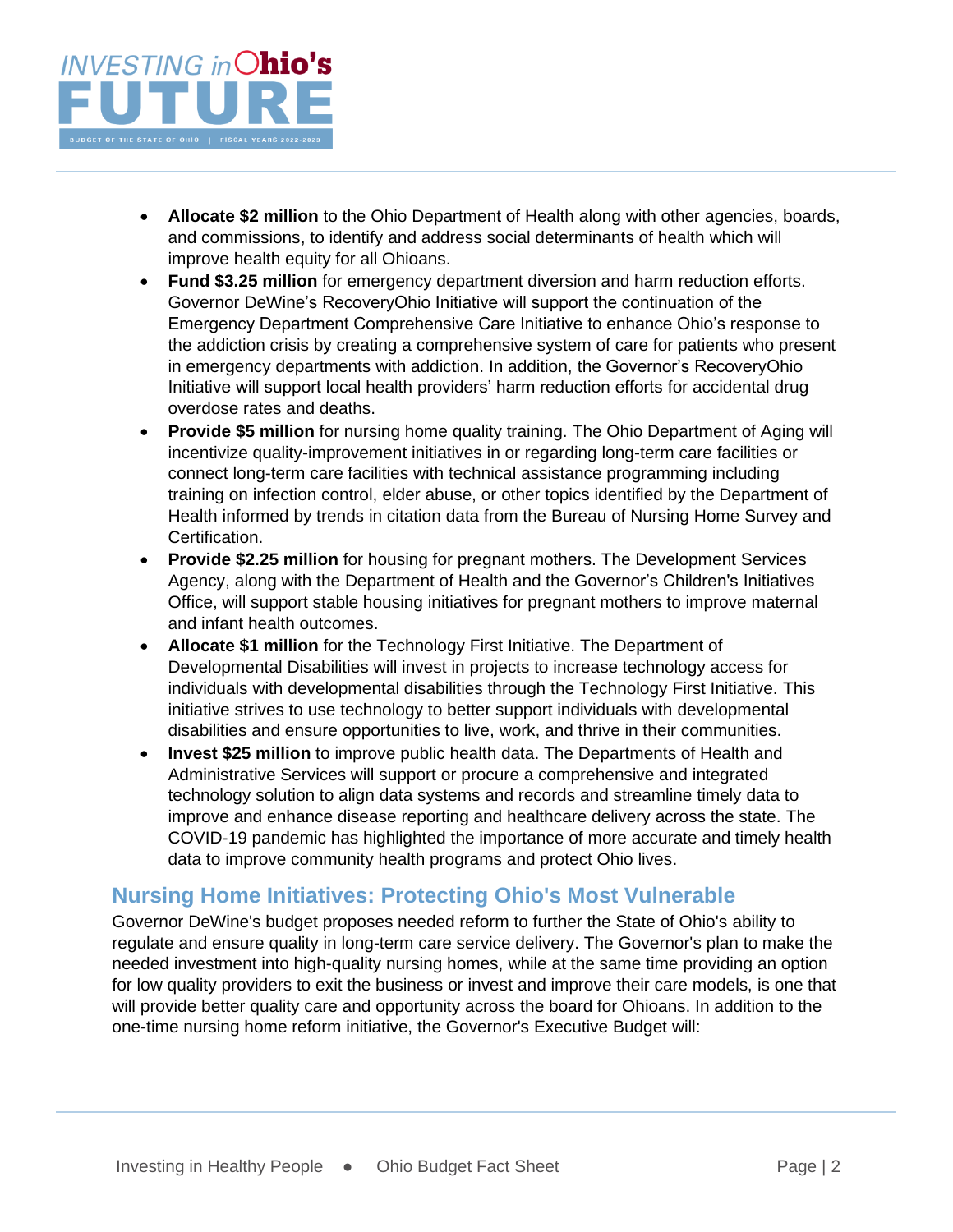

- **Invest \$50 million** for a nursing home reform initiative in response to the underutilization of licensed nursing home beds in Ohio. The Department of Health, in collaboration with the Department of Aging and Medicaid, will launch a reform initiative to encourage facilities to voluntarily downsize, move to single patient rooms, and remove the costly excess unused beds from the system. The way the nursing home payment structure in Ohio was designed years ago, Medicaid is required to cover a portion of expenses for unused bed days. According to current Department of Health records, nearly 20% (approximately 11,000) of eligible nursing home beds were vacant prior to the start of the COVID-19 pandemic. As Ohioans demand more community-based care options, this initiative will help rebalance the services available and improve the quality of care for all Ohioans, regardless of setting.
- **Increase the authority and ability of the Department of Health to protect nursing home patients from dangerous situations.** The Patient Protection proposal would give the Department of Health the authority to swiftly intervene to protect patients in nursing facilities when they determine the health and safety of patients is in jeopardy. If needed, the Department will have the authority to immediately remove patients and relocate them into a safe facility. Protecting patients from dangerously low-quality providers is essential to Governor DeWine's commitment to protect the lives of all vulnerable Ohioans.
- **Launch new training opportunities** through the Department of Aging. The Training and Improving Ohio Nursing Facilities proposal will launch a series of new quality improvement initiatives and a technical assistance programs to improve the quality of care across the board for Ohio nursing homes. Programming will be targeted to address infection control, elder abuse, and other areas that are flagged as prominent during the Department of Health's inspection process.
- **Invest \$440 million** into quality outcome incentives for Medicaid nursing home services. The Quality Driven Reimbursement proposal seeks an increase of \$100 million into a new payment formula that moves to reward nursing homes for providing high-quality care, based on meaningful outcome-driven industry leading metrics. The Department of Medicaid will work in collaboration with a joint committee and seek input from experts across multiple agencies, providers, and senior advocates to ensure a robust and highquality incentive-based payment structure. Additionally, to encourage high quality oversight, recipients will be required to ensure that key nursing home staff such as an administrator, medical director, nursing director, and quality improvement director reside in and work in the state of Ohio.

### **Health Programs**

As we move through the pandemic and into economic recovery, it is crucial that we build on our momentum in priority health programs to ensure that Ohio children grow up healthy, and that our adults are strong and job-ready. The Executive Budget will: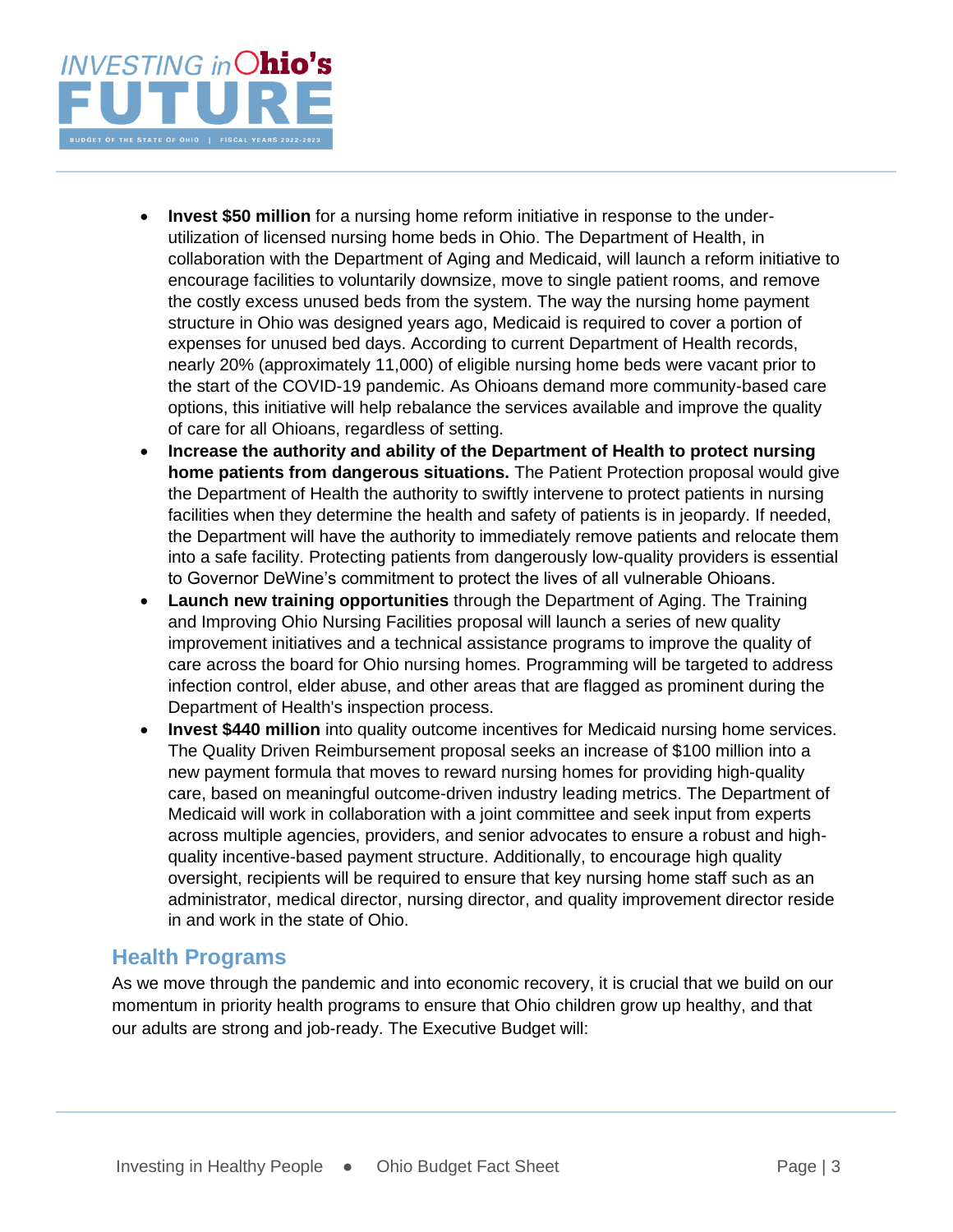

- **Increase funding for Help Me Grow**, Ohio's evidenced-based home visiting program serving more than 8,200 families, encourages early prenatal and well-baby care, as well as parenting education to promote the comprehensive health and development of children. The Executive Budget invests an additional \$1.9 million each fiscal year - for a total investment of **\$41.2 million** in Fiscal Years 2022 and 2023 - allowing the Ohio Department of Health to increase home visiting services for at-risk, expectant mothers, and families of young children at or below 200 percent of the federal poverty level. Home visiting is proven to reduce infant mortality and promote child development and school readiness.
- **Continue the lead hazard control programs**, to make Ohio's homes and communities lead-safe. The Ohio Department of Health will conduct lead hazard control and abatement services on hundreds of Ohio homes, conduct public outreach and education, and increase the number of lead hazard workers through the Lead Worker/Contractor Licensure Repayment Program. A new, statewide Lead-Safe Housing Fund will provide competitive grants to Ohio communities to abate lead hazards in their housing stock, promoting revitalized, renewed communities.
- **Support the FQHC Primary Care Workforce Initiative**, which addresses the need for more qualified health professionals by providing medical, dental, behavioral health, advanced practice nursing, and physician assistant students with clinical rotations in Federally Qualified Health Centers (FQHC) that are recognized as Patient Centered Medical Homes (PCMH). Funds are distributed to the Ohio Association of Community Health Centers (OACHC).
- **Address chronic disease and health equity** through increased awareness and action in all Ohio Department of Health programs and initiatives.

## **Continuing RecoveryOhio**

RecoveryOhio is the state's initiative to address the crisis of substance use disorders and support the mental health and well-being of Ohio's citizens. The goals of the initiative are to create a system to help make treatment available to Ohioans in need, provide support services for those in recovery and their families, offer direction for the stat's prevention and education efforts. These executive budget highlights underscore the comprehensive, collaborative work that is happening across Ohio's state agencies, boards, and commissions. The investment from the Executive Budget will:

- **Expand early identification programs** to increase screening, provide early intervention, and connect people to treatment.
- **Support forensic services** to reduce the stress on the hospital and criminal justice systems that interact with people with serious mental illnesses and expand treatment capacity for those incarcerated with critical mental illnesses by providing access to the medicine they need.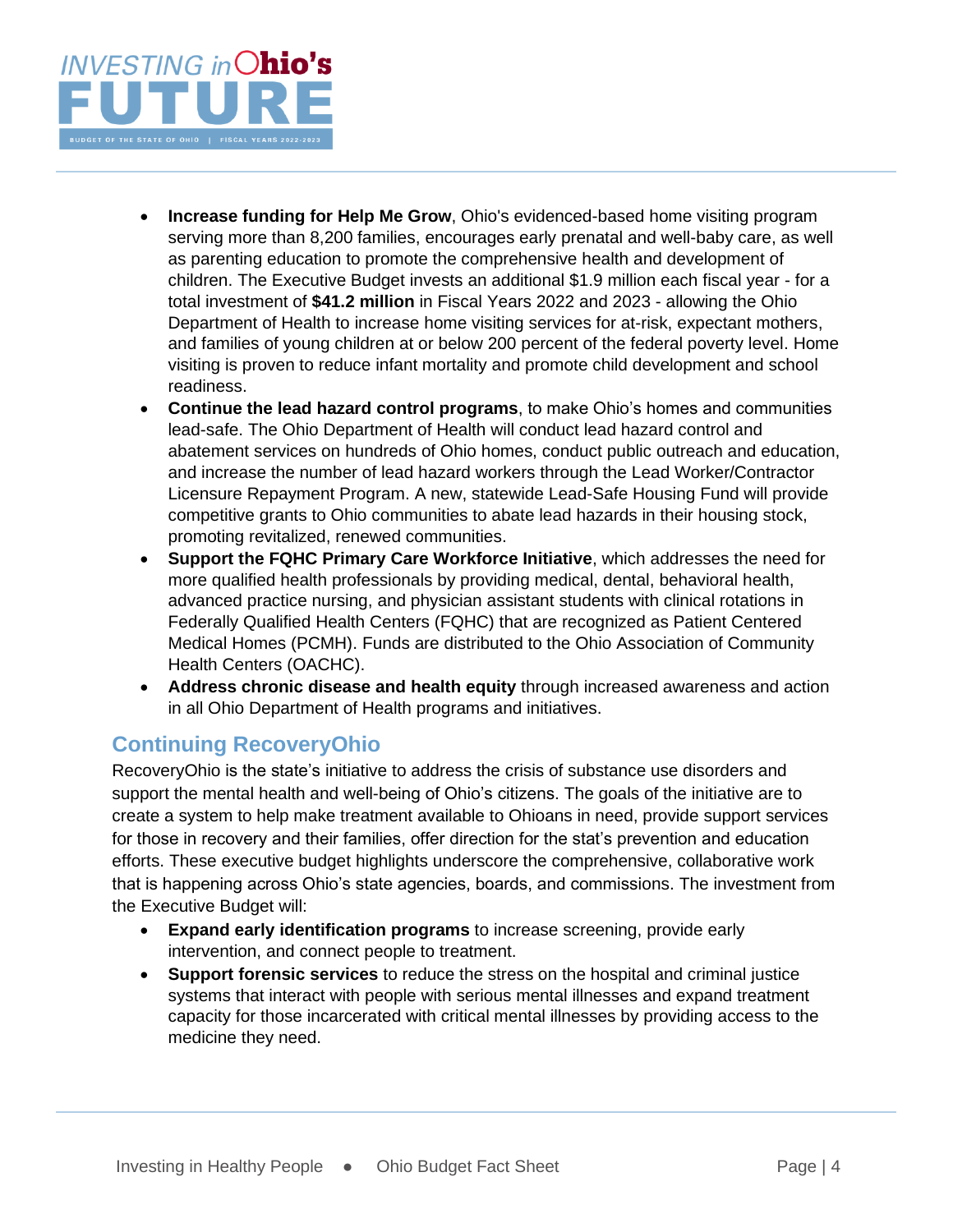

- **Support programs to address disparities and disproportionate negative impacts on minority, poor, and underserved populations,** including African Americans, Hispanics and Latinos, immigrant populations, refugee and traumatized populations, Deaf, Hard of Hearing, disabled, veterans, elderly, and other special communities.
- **Continue the support of crisis services** to meet the mental health and addiction needs of children, youth, families, and adults.
- **Expand access to the Tobacco Use Prevention and Cessation** program for all Ohioans. The program provides and promotes tobacco control activities that support the three primary objectives of: 1) decreasing the initiation of tobacco use, including e-cigarettes and vaping products; 2) increasing quitting of tobacco; and 3) protecting Ohioans from exposure to secondhand smoke. Furthermore, the Ohio Department of Health's My Life, My Quit youth-centered quit program also seeks to educate Ohio youths of the risks of the vaping/e-cigarette epidemic.
- **Fund the expansion of Specialized Dockets** with new courts that seek to connect individuals with support services around mental health, substance abuse, trauma care, and other service to better the individual's wellbeing. There are currently 183 specialized court dockets across 57 counties, serving more than 8,000 Ohioans, seeking to ensure public safety by identifying individuals with mental health needs involved in the criminal justice system and supporting them via diversion or linkage to trauma-informed, culturally-responsive, and consumer-directed services and supports when appropriate.

## **Mental Health Expansions**

People with serious mental health issues often interact with multiple systems, including health care, behavioral health, human services, homeless services, and criminal justice. An expanded investment in multi-system adult collaboration will help connect these individuals to needed care, recovery supports, stable housing, and positive community participation. This **\$11 million** to strengthen cross-system collaboration and expand access to services and supports that promote continued stability and recovery outside of institutions for adults with serious mental illness.

### **OHMHAS & ODRC Partnership**

Incarcerated Ohioans struggling with substance use disorders need access to reliable resources for recovery. Sixty-seven percent of incarcerated people have a moderate or severe need for recovery services. Almost 23 percent of incarcerated people are on the mental health caseload; and 10.2 percent with a serious mental illness. This investment will expand access to treatment within Ohio's correctional facilities, including counseling, peer support, technology, and medication. Recovery services provided during incarceration significantly increase the likelihood that these individuals become productive members of society when released.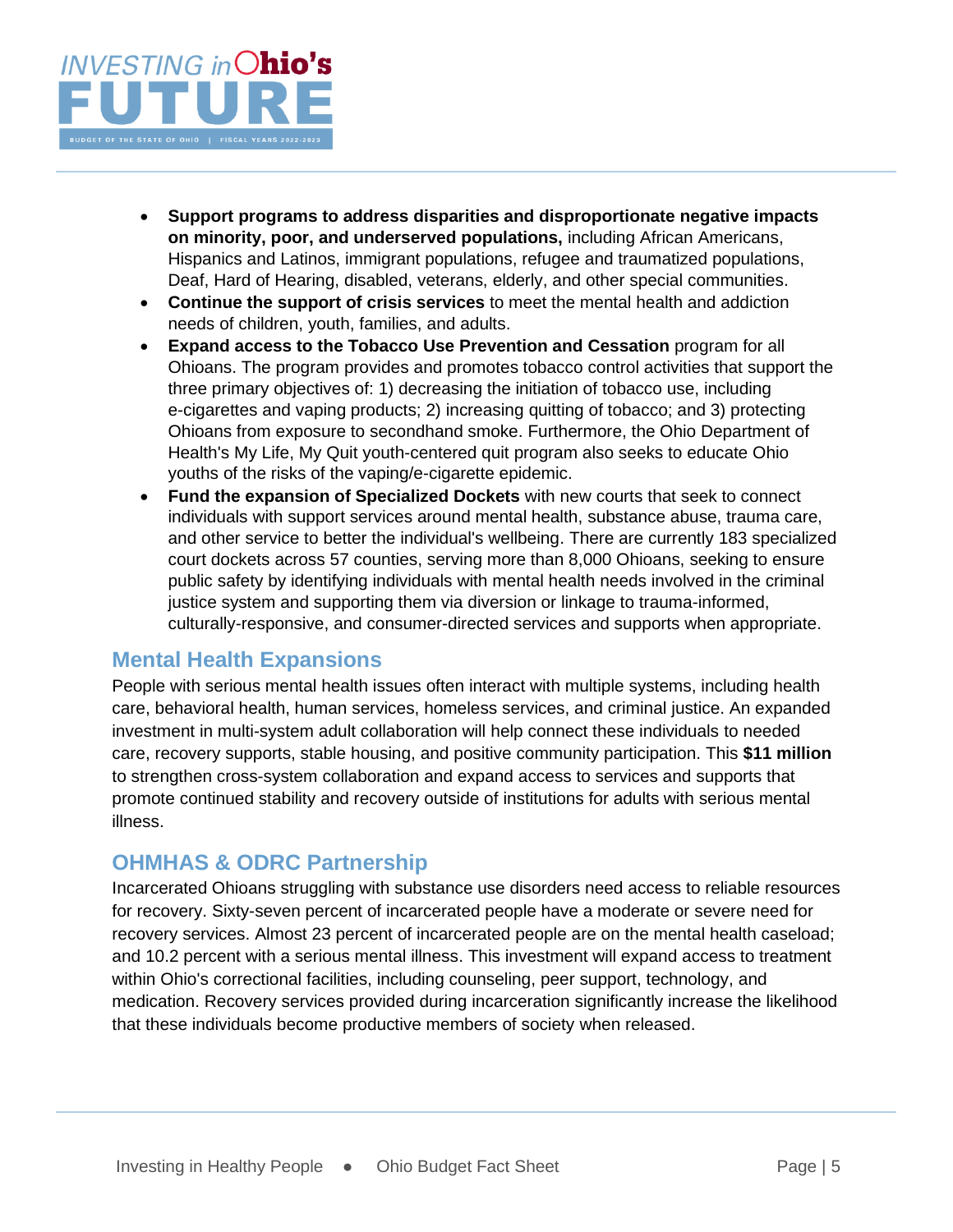

## **K-12 Student Wellness**

One of our most disrupted populations due to the pandemic are our school children. The pandemic has further strained the health, mental wellbeing, and academic success of these students. The Executive Budget includes **\$1.1 billion** to continue support for Student Wellness and Success programs, which fund partnerships between schools and community organizations to develop programs that meet the social and emotional needs of students.

A recent study released by the Ohio Department of Education called *Student Wellness and Success Fund Survey Data Report,* released in December 2020, found schools and districts implementing more than 3,000 initiatives, serving over 1 million Ohio students. More than one in four initiatives was focused on mental health services, with nearly two-thirds of districts implementing or planning an initiative in this category. Almost one in seven initiatives was focused on physical health services across more than one-third of districts.

## **Medicaid Highlights**

Medicaid serves many vulnerable Ohioans. The Department of Medicaid and its priority programs to meet Ohioans' needs, the Executive Budget invests **\$28.4 billion** for Fiscal Year 2022 and **\$29.7 billion** for Fiscal Year 2023. It is crucial that this safety net program incentivize self-sufficiency. Just prior to the onset of the pandemic, Ohio's Medicaid work requirement had been approved by federal regulators; however, current federal law prohibits the state from implementing the requirement during the ongoing public health emergency. To continue our momentum, the Executive Budget includes a voluntary Medicaid work program to bridge the gap until the new work requirements can be implemented. Additionally, the Executive Budget will:

- **Support the re-procurement of Ohio's managed care system** to improve wellness and health outcomes while emphasizing a personalized care experience. This managed care system will improve care for children with complex behavioral needs, and it will support providers in better patient care while increasing program transparency and accountability.
- **Increase access to and care for Medicaid members** with significant behavioral health needs through continued funding of Medicaid's Behavioral Health Care Coordination program.
- **Expand access to personalized care** through Medicaid's Emergency Telehealth program, which made access to care easier and more flexible during the COVID-19 pandemic. Through partnerships with the Governor's office, Ohio agencies, managed care plans, providers, and consumers, this budget seeks to expand telehealth services for medical, clinical, and behavioral health, ease technology restrictions on patientphysician interaction to deliver telehealth services, reduce prior authorization